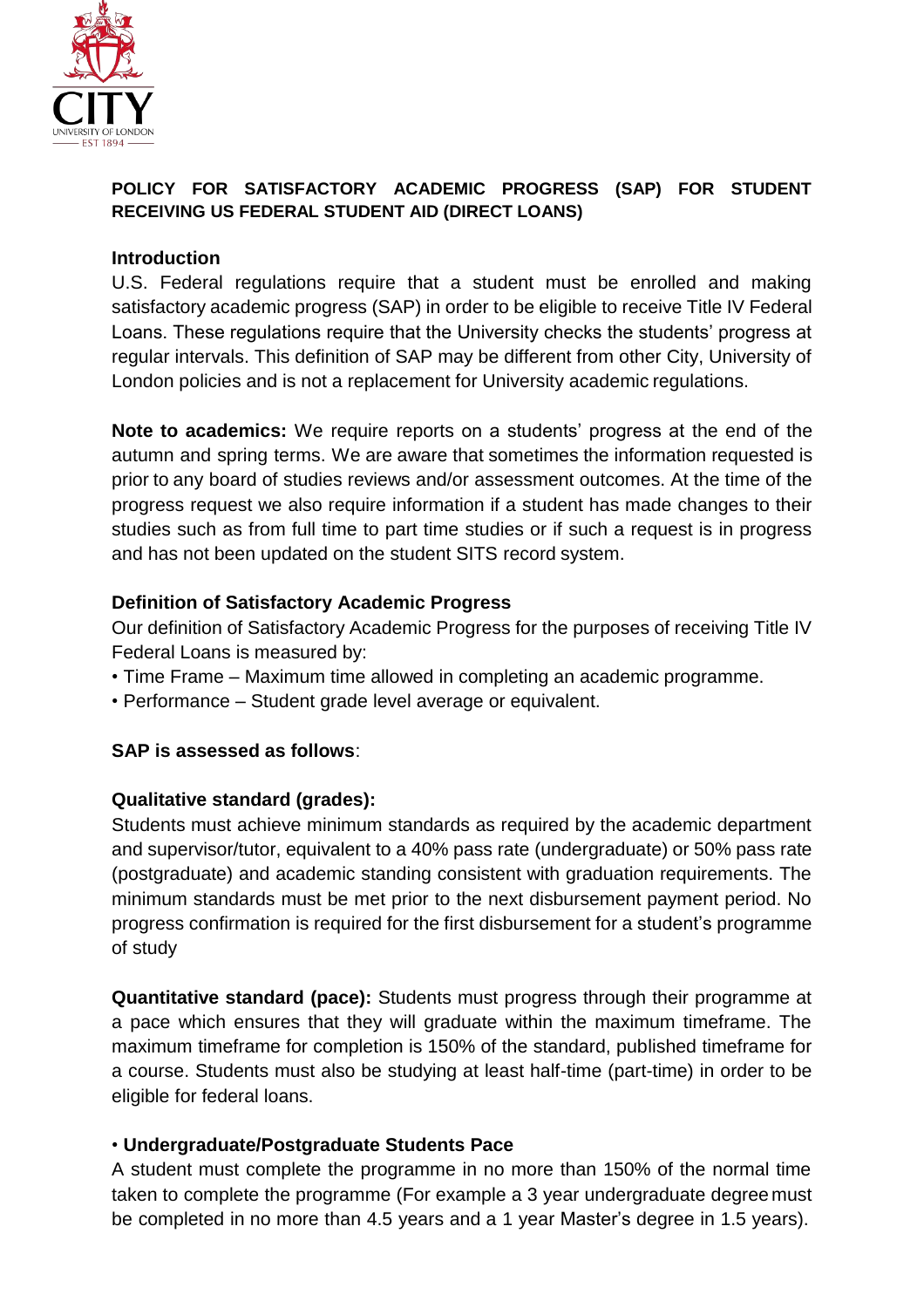This time scale includes any previous periods of study at other institutions at the same grade level. Students must normally pass each unit of assessment to gain the academic credits for that year of study, before being able to progress onto the following year, as appropriate.

• Refer to the Senate Regulations for Assessments page for further information.

#### • **Postgraduate Research Students Pace**

The programme length cannot exceed 150% of the normal length of the programme. This includes time for writing a thesis and viva examination. (For example a 3 year PhD should be completed in 4.5 years.) This time scale includes any previous period of study at other institutions for the same programme.

Students must have met all University progress deadlines plus any written deadlines agreed with their supervisor. The supervisor must agree that progress with research is satisfactory and meeting required timeframes set by them.

#### **Academic Progress Review**

Academic progress will be checked prior to the next term's disbursement of loans. The City Student Funding Team will contact each students' teaching department requesting the Satisfactory Academic Progress from to be completed and returned by a specific date.

## **Procedure for assessing Satisfactory Academic Progress of US Federal Aid recipients at City, University of London**

The academic progress of students will be assessed prior to the disbursement of Federal Aid at the start of each academic term to determine continued eligibility. Satisfactory academic progress covers the following criteria in line with US Federal Regulations:

a) The student is on track to complete their academic course in no more than 150% of the published length of the programme measured as appropriate in academic terms.

b) The student's progress is in line with the level expected for his/her academic programme, as defined in the University's General Regulations for Programmes, and sufficient to enable continued academic progression on their course.

c) The student has appropriate standing at the time of the SAP assessment consistent with the institution's requirements for the successful completion of course.

Where SAP is confirmed, the student's financial aid will be processed as normal.

Below are some examples of changes that **will** affect your SAP: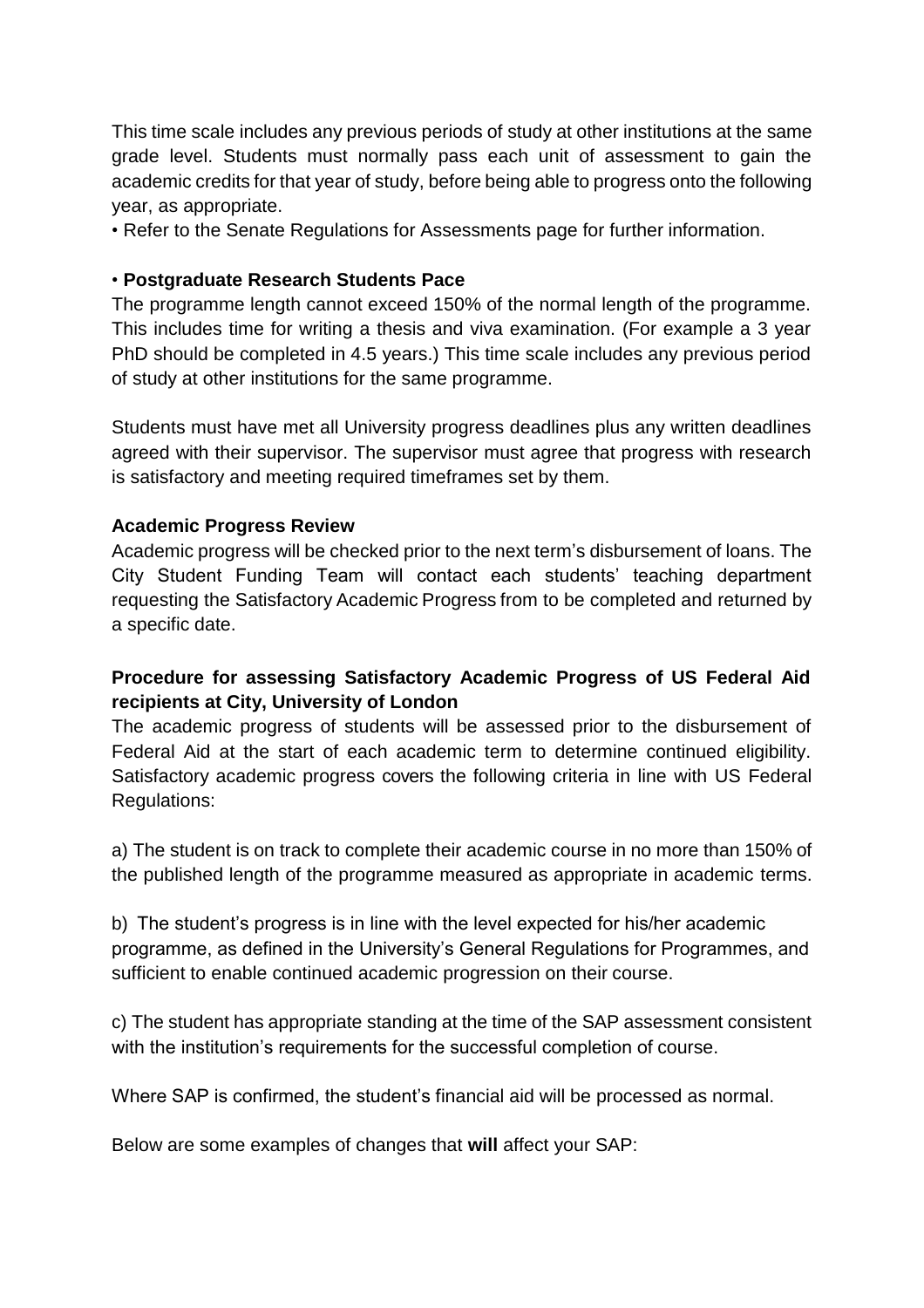#### • **Repetition or reassessment due to academic failure**

Students who are resubmitting work or resitting examinations but are not in attendance are not eligible for Title IV loans. A student, who is required to retake a year and is attending at least half time, will be eligible for aid for this repeat year, subject to meeting required pass rates and SAP warning/probation rules and 150% timeframes, as detailed in this policy.

#### • **Incomplete grades**

Students who have not submitted assessments may have their Title IV loans withdrawn as they may not have met the minimum pass rates and pace of credit completion.

## • **Transfer credits**

Transfer credits for the same grade level will count towards the 150% timeframe as detailed in this document.

## **Fail/ Repeat/Pass and Progress**

The Academic Faculty and Board of Examiners are responsible for determining a students' onward progression, in accordance with University regulations here: [https://www.city.ac.uk/about/city-information/governance/constitution/senate](https://www.city.ac.uk/about/city-information/governance/constitution/senate-regulations)[regulations](https://www.city.ac.uk/about/city-information/governance/constitution/senate-regulations)

In the case where a student is not permitted to progress onto the next term/semester/year, then no further loans will be payable.

Below are some examples of changes that **will not** affect your SAP:

• Period of approved suspension/suspension of status, including maternity / paternity / adoption leave (in all cases no longer than 180 days)

• Change of programme of study (unless elements contribute towards the new programme and/or maximum timeframes allowable – refers to eligible courses only).

## **Financial Aid Warning**

Where students' academic faculty is unable to confirm that they are making satisfactory academic progress, the student will be issued with a financial aid warning for the next academic term. The student will continue to receive their financial aid during this period but will be expected to have achieve satisfactory academic progress prior to the next scheduled disbursement of financial aid.

Where satisfactory academic progress is not confirmed by the end of the academic term, the student will be advised in writing that their financial aid will be suspended.

# **Appeals - exceptional circumstances affecting satisfactory academic performance**

A student who has received written advice that their financial aid will be suspended may appeal (within 10 days of receiving written notification) if they consider that there are exceptional circumstances related to their progress which can be demonstrated